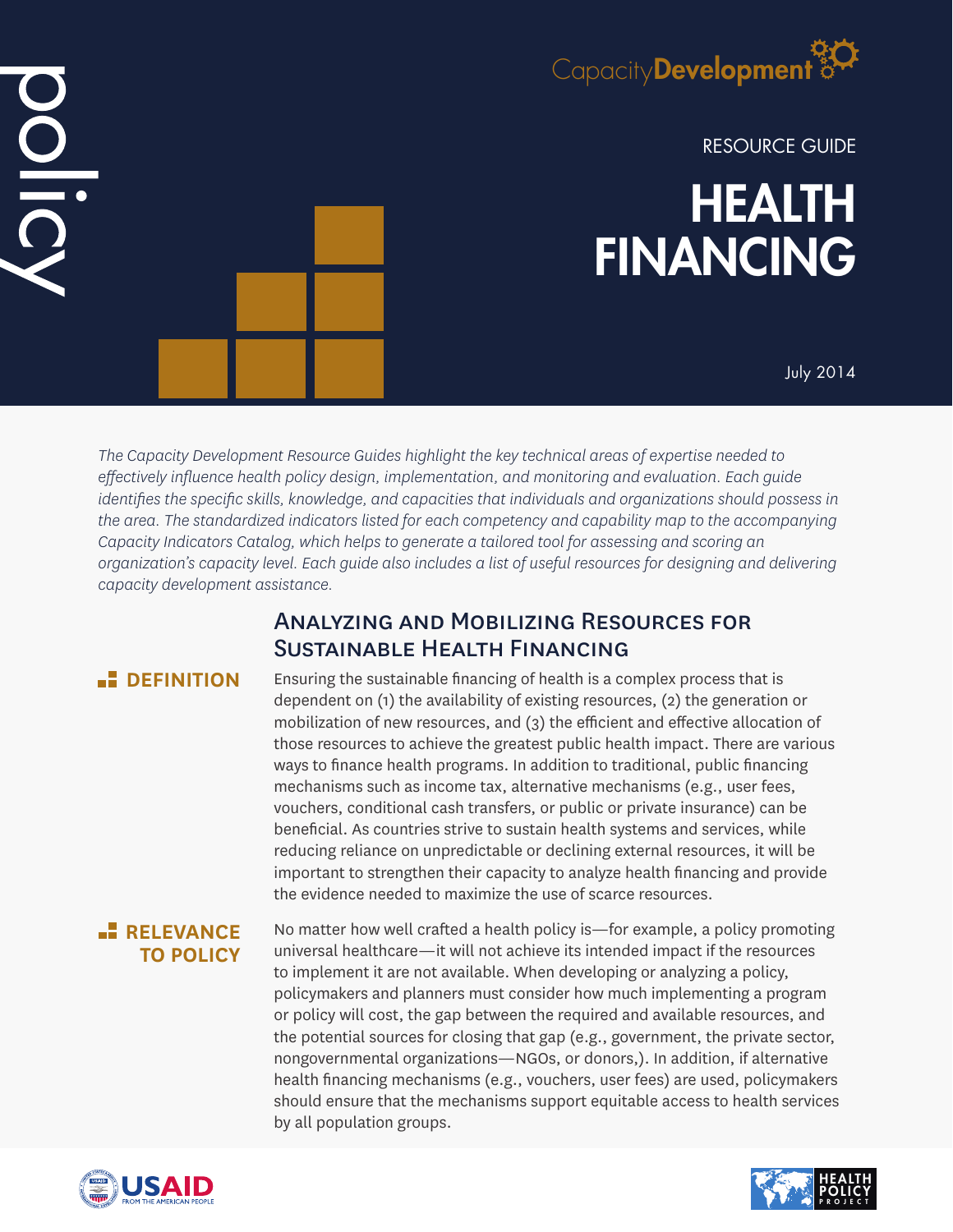# **KEY CAPABILITIES**

To actively participate in discussions and decision-making processes related to health financing, individuals and organizations need "a good understanding of (1) financing trends and current sources of funding (e.g., donors, government, NGOs, private enterprise, households) and respective funding mechanisms; (2) key financial decision-making processes and actors; and (3) financing issues, needs, and gaps" (USAID | Health Policy Initiative, 2010, p.25). Stakeholders—including policymakers, ministry officials, technocrats, staff in learning organizations, and advocacy groups—should be able to estimate the costs of implementing health policies and programs, translate the data into easily understood language and facilitate productive dialogue, and identify ways to increase or mobilize new resources.

# **PERFORMANCE IDEAL**

#### **High capacity in health financing includes being able to**

- Assess the resource requirements of a program, primarily through unit cost estimation and budgeting exercises
- $\blacksquare$  Identify current sources of financing and how they may be effectively and efficiently allocated and used
- Determine the resource gap between the required and available funds
- Work with stakeholders to mobilize resources
- Track and monitor the mobilization and use of funds to promote accountability

Individuals and organizations have the capacity to develop a plan for generating and using resources, which may include innovative funding sources. At the highest level of performance, they are able to secure adequate financing for program implementation—for example, by putting forward a sound investment argument to increase or mobilize new resources, typically based on benefit-cost analyses, economic evaluations of past policy implementation, and expenditure analyses.

#### **In the ideal, the following would exist:**

- A policy development process in which strategic planning and budgeting go hand-in-hand to ensure fully funded programs and policies
- A culture of using financial indicators and economic analysis to make strategic decisions
- Effective and efficient allocation of resources to maximize impact of limited resources
- Mechanisms to improve financial transparency and management at the operational levels
- Mechanisms to identify and address financial constraints for both the supply and demand sides
- Systems to improve financial risk protection and coverage for vulnerable groups, such as the elderly and key populations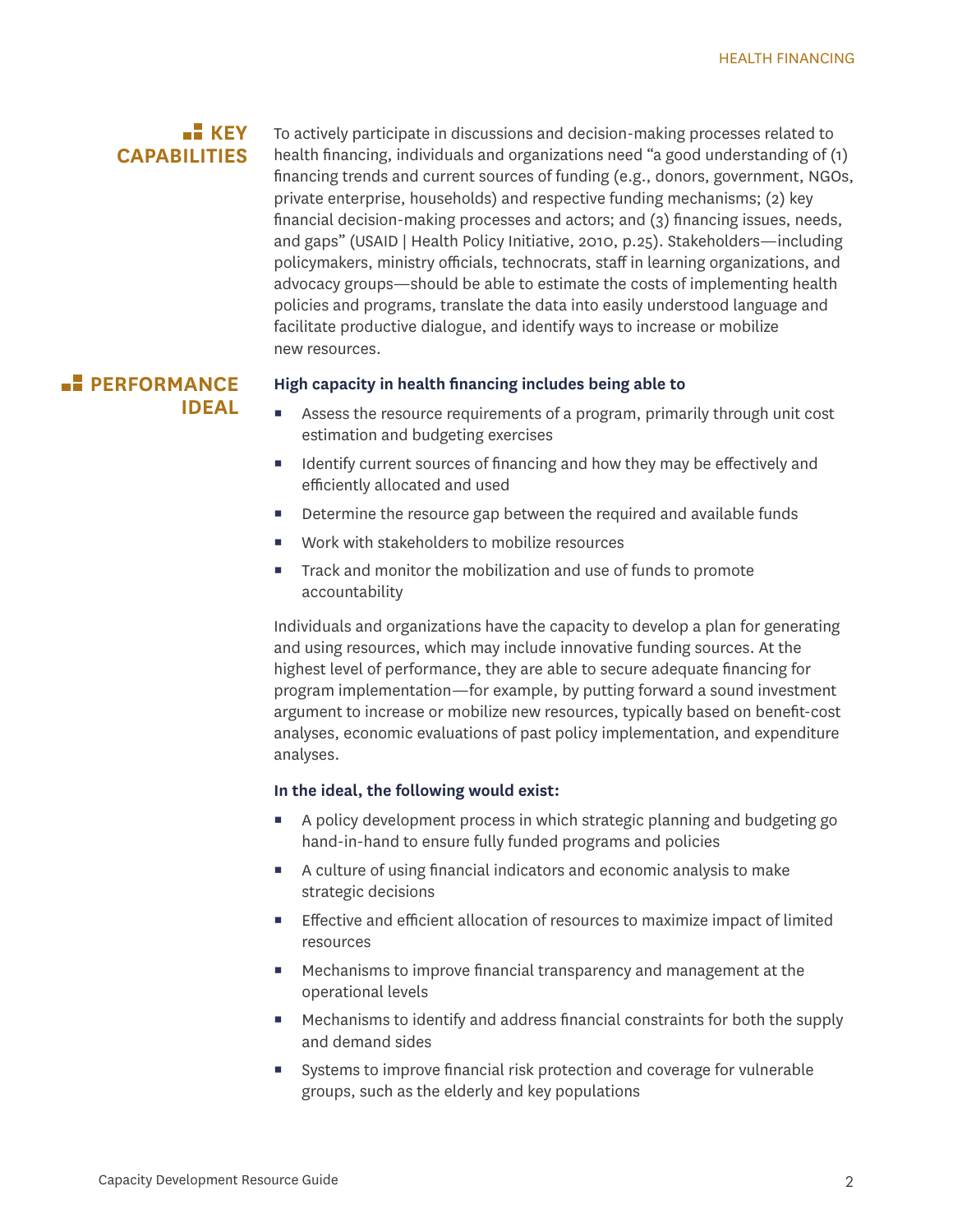# individual competencies

#### **KNOWLEDGE OF**

| In-country sources of financing for health program implementation and their<br>potential contribution (e.g., government, private sector, NGOs, donors, out-of-pocket<br>payments)                                               | HF1             |
|---------------------------------------------------------------------------------------------------------------------------------------------------------------------------------------------------------------------------------|-----------------|
| A range of health financing mechanisms, accounting for both the demand (e.g.,<br>vouchers, conditional cash transfers) and supply sides (e.g., user fees, social or<br>private health insurance)                                | HF <sub>2</sub> |
| Current national laws and policies that guide the collection and use of financial<br>resources for health (e.g., a social health insurance law, a mandate to allocate a<br>certain proportion of government spending to health) | HF <sub>3</sub> |
| Economic principles that guide the rational allocation of funds for health to specific<br>programs, such as cost-effectiveness and cost-benefit                                                                                 | HF4             |
| The potential role of the private sector in health financing, and the market dynamics<br>and policy environment as it relates to private sector engagement                                                                      | HF <sub>5</sub> |
| Financial and socioeconomic barriers to healthcare access among the poor and<br>vulnerable populations                                                                                                                          | <b>HF11</b>     |
| <b>SKILLS TO BE ABLE TO</b>                                                                                                                                                                                                     |                 |
| Estimate total financial resources required to implement or scale up a program in a<br>fixed time frame, given the units of service delivery and the cost per unit                                                              | HF <sub>8</sub> |

| Analyze resource allocation for health, based on cost-effectiveness, burden of disease,<br>and gender and equity considerations | HF <sub>10</sub> |
|---------------------------------------------------------------------------------------------------------------------------------|------------------|
| ldentify resource gaps and mobilize funds to fill resource gaps                                                                 | HF9              |

Translate complex financial information into effective advocacy messages that can be used to mobilize additional resources HF6 Clearly and convincingly present evidence about resource gaps through communications appropriate for the targeted audience (e.g., narrative, tabular, or chart form in budget documents or strategies; policy briefs to advocate for additional resources) HF7

Engage the private sector and facilitate public-private dialogue to design marketbased partnerships and solutions HF15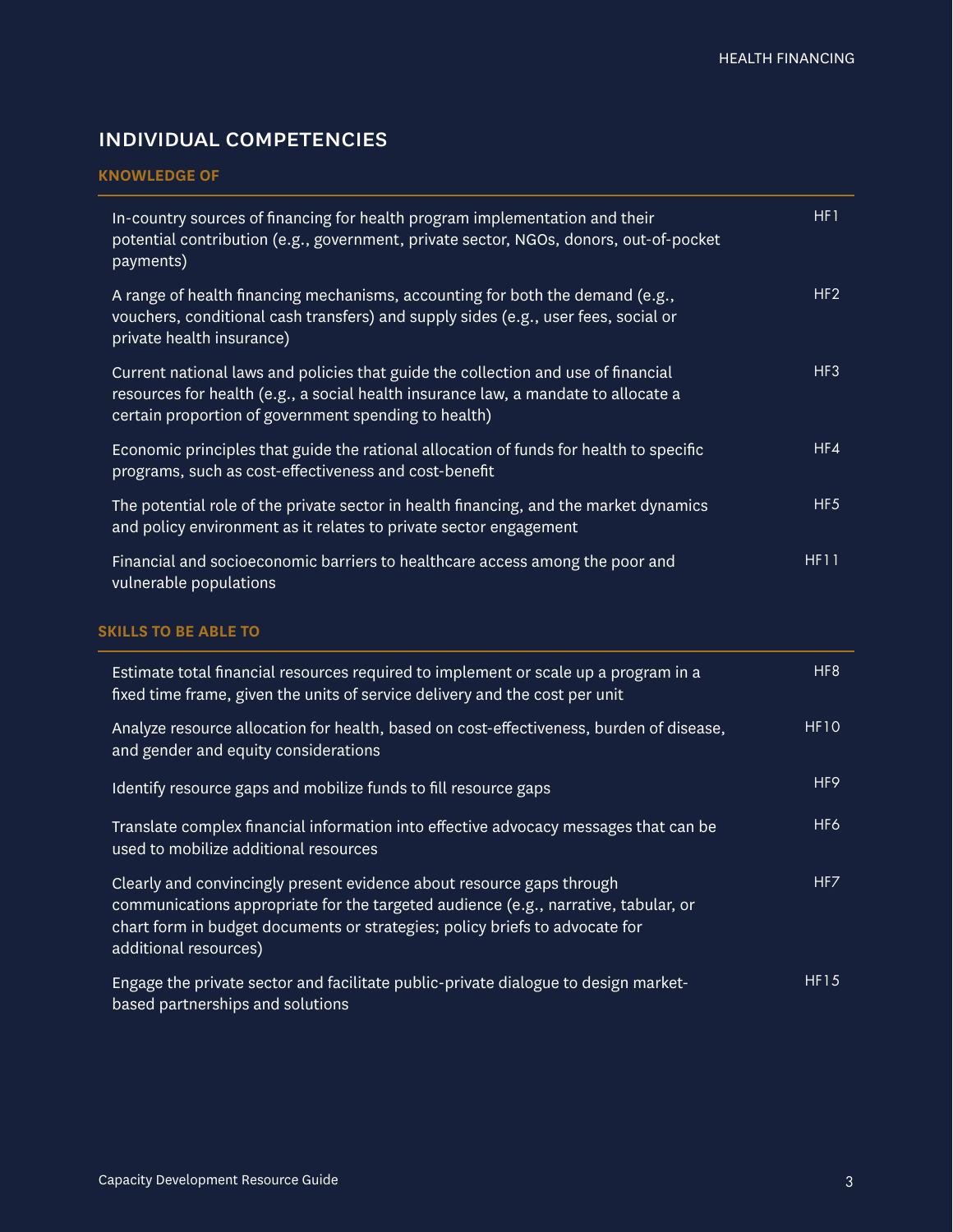# **ATTITUDES/VALUES/ATTRIBUTES**

| Works with stakeholders to understand resource constraints and facilitates informed<br>decisions about priorities and resource allocation | HF14 |
|-------------------------------------------------------------------------------------------------------------------------------------------|------|
| Uses a strategic approach to align goals, strategies, activities, and inputs<br>(financial resources)                                     | HF13 |
| Values the ideal that all citizens, including the poor and vulnerable populations,<br>should have equal access to healthcare              | HF12 |

# organizational capabilities

### **TECHNICAL ABILITY TO**

| Regularly (annually/quarterly) conduct budgeting exercises that accurately reflect<br>programmatic targets and unit cost                                                                                | <b>HF19</b> |
|---------------------------------------------------------------------------------------------------------------------------------------------------------------------------------------------------------|-------------|
| Use expenditure or costing analyses to identify the costs of program implementation<br>and use this information in decision making                                                                      | <b>HF23</b> |
| Generate an investment argument to mobilize new resources, based on economic<br>analyses such as benefit-cost analyses, economic evaluations of past policy<br>implementation, and expenditure analyses | <b>HF20</b> |
| Implement a financing strategy that guides the collection, allocation, and<br>disbursement of funds for a health program                                                                                | <b>HF24</b> |
| Regularly apply strategic financial management approaches such as resource need<br>estimation and tracking of resource allocation and use across program areas                                          | <b>HF21</b> |
| <b>RELATIONAL ABILITY TO</b>                                                                                                                                                                            |             |
| Provide training, technical assistance, and mentoring to other organizations for health<br>financing                                                                                                    | <b>HF29</b> |
| Engage with all parties providing health services, including various government<br>departments, NGOs, and the private sector                                                                            | <b>HF18</b> |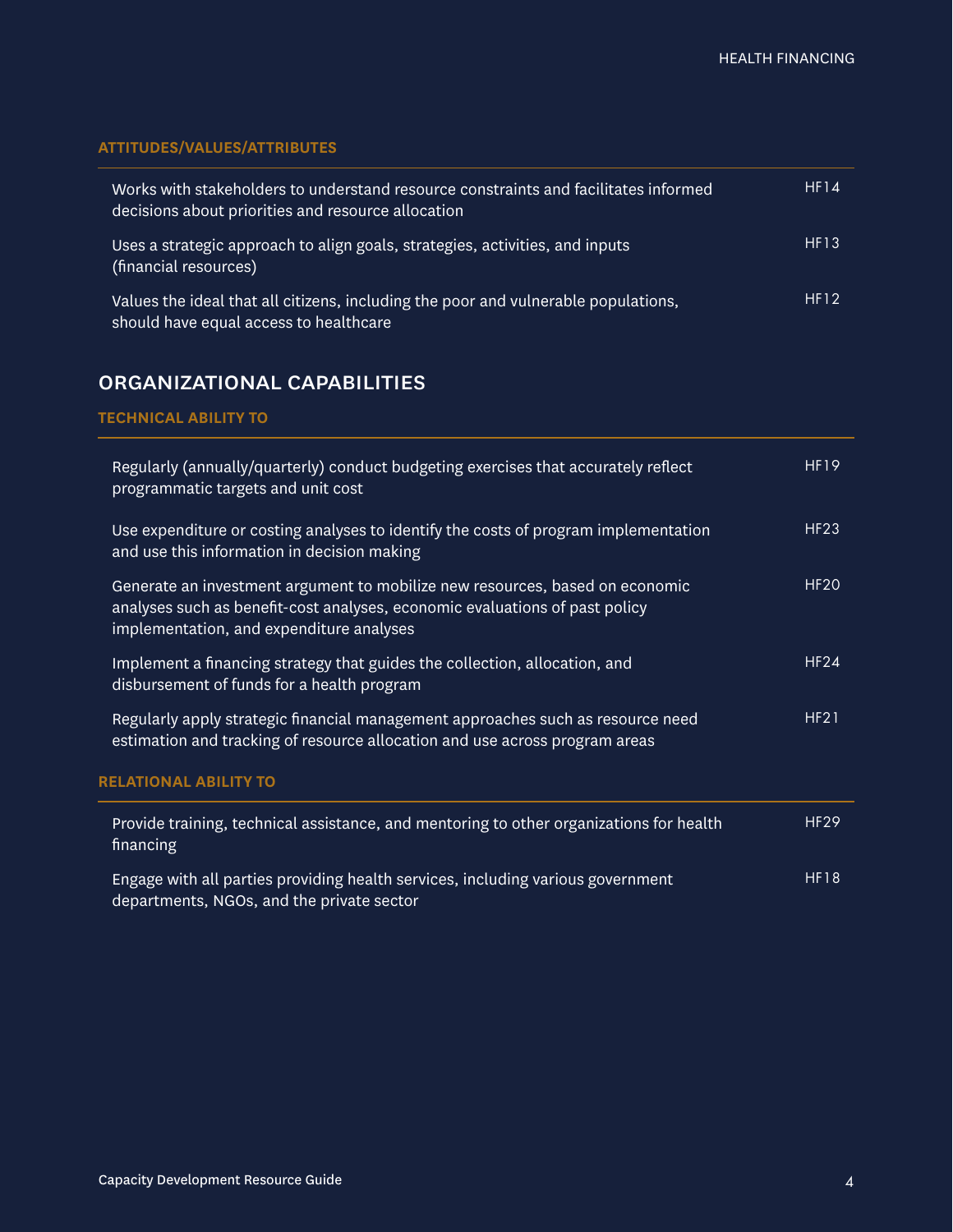## **ORGANIZATIONAL OPERATIONS AND MANAGEMENT TO SUPPORT**

| Systems to collect, analyze, and synthesize financial data for decision making                                                                                                      | <b>HF22</b>         |
|-------------------------------------------------------------------------------------------------------------------------------------------------------------------------------------|---------------------|
| A systematic process of identifying and removing barriers (such as signatory authority<br>requirements, training, cumbersome processes) to access and use of financial<br>resources | HF25                |
| Openness to adopt a "total market" approach and business models to leverage private<br>sector resources and management practices                                                    | <b>HF16</b>         |
| Development and use of standard operating procedures, guidelines, systems, and<br>norms to ensure high-quality products/processes related to health financing                       | <b>HF17</b>         |
| Placement of health finance as a priority among staff (e.g., regarding knowledge,<br>performance, and innovation)                                                                   | HF26,<br>HF27, HF28 |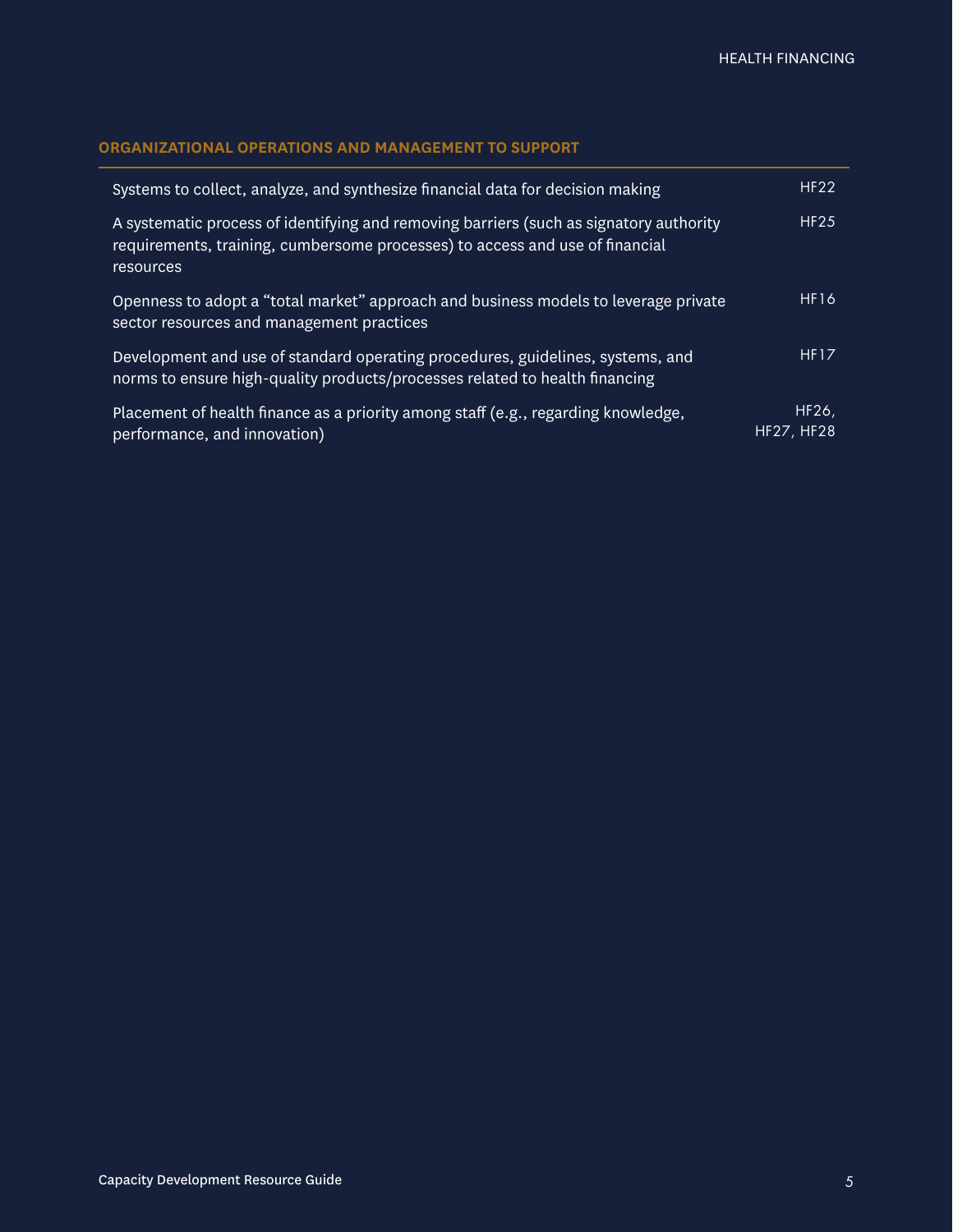# **ILLUSTRATIVE CAPACITY-STRENGTHENING ACTIVITIES**

- Invite local experts to speak and present study results at learning events on critical topics such as sources of health financing in the country
- Provide a context-specific mix of mentoring (on-the-job training by embedded trainers, joint activities with international trainers) and training seminars in areas where skills are lacking, such as creating an investment case to seek new financing
- Facilitate exchange between those who generate information and data on health finance and those who use this information to improve strategy and implementation
- Conduct workshops in economic study design, data collection and analysis, and articulation of outcomes to policymakers
- Cultivate a cadre of trained economists and financing experts at the regional and country levels to ensure the ongoing availability of high-quality technical assistance and training
- **Develop operational guides, inventories of best practices, and templates that** can be customized and used by individuals and organizations engaging in health finance
- Facilitate opportunities for south-south exchange of practical health financing experience

**RESOURCES** Au, M., L. Basalla, D. Davies-Deis, D. Edgil, D. Hotchkiss, et al. "Economic Evaluation Basics." Available at: http://www.globalhealthlearning.org/course/economic-evaluation-basics.

> Collins, D. 2009. "Planning, Costing and Budgeting (Pcb) Framework." Cambridge, MA: Management Sciences for Health. Available at: http://erc.msh.org/toolkit/Tool. cfm?lang=1&CID=3&TID=171.

Gottret, P., and G. Schieber. 2006. *Health Financing Revisited: A Practitioner's Guide*. Washington, DC: World Bank. Available at: http://siteresources.worldbank.org/INTHSD/ Resources/topics/Health-Financing/HFRFull.pdf.

Health Policy Project. 2011. *The Gap Tool: A Guide to Assessing the Funding Needed to Achieve Family Planning Goals—Version 1.1*. Washington, DC: Health Policy Project, Futures Group. Available at: http://www.healthpolicyinitiative.com/Publications/Groups/group\_33/33\_GAP\_ Tool\_Manual\_FINAL\_8\_3\_11\_acc.pdf. (Updated version is forthcoming in 2014)

Health Systems 20/20. 2012. "Ghana Health Insurance Workshop Guide to Materials." Available at: http://www.healthsystems2020.org/content/general/detail/2930/.

Paxton, Alexander, and Nadia Carvalho. 2013. "HIV/AIDS Program Costing Tools: Concepts And Methods Used Under the USAID | Health Policy Initiative, Costing Task Order." Washington, DC: Futures Group, USAID | Health Policy Initiative, Costing Task Order. Available at: http://www. healthpolicyinitiative.com/index.cfm?ID=publications&get=pubID&pubID=1551.

POLICY Project. 2006. "Training Module on Budgeting for the Reproductive Health and Population Sector." Washington DC: Futures Group, POLICY Project. Available at: http://www.policyproject. com/policycircle/content.cfm?a0=5d.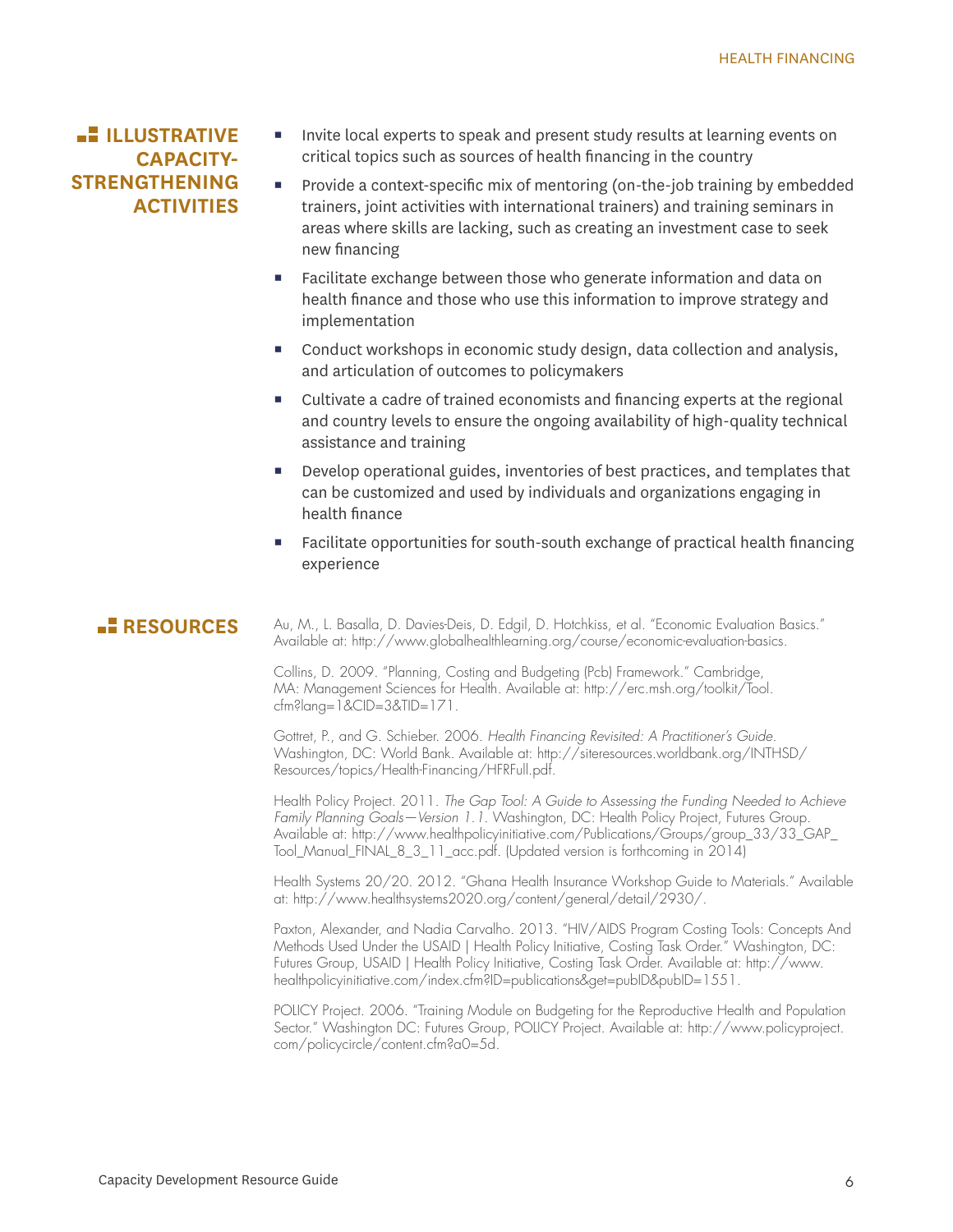Sonneveldt, E. , and E. J. Byron. 2008. *Applying the Allocate Model to Improve Decisionmaking at the Regional Level: A Case Study of Ukraine*. Washington, DC: Futures Group, USAID | Health Policy Initiative, Task Order 1. Available at: http://www. healthpolicyinitiative.com/Publications/Documents/686\_1\_Ukraine\_Allocate\_Model\_FINAL\_02\_05\_09.pdf.

United Republic of Tanzania. 2010. *National Family Planning Costed Implementation Program* 2010–2015. Dar es Salaam: Ministry of Health and Social Welfare. Available at: http://ihi.eprints.org/802/1/MoHSW.pdf\_(29).pdf.

The World Bank Group. 2013. "Private Health Policy Toolkit." Washington, DC: The World Bank Group. Available at: https:// www.wbginvestmentclimate.org/toolkits/public-policy-toolkit/.

Wang, H. K., K. Switlick, C. Ortiz, B. Zurita, and C. Connor. 2012. *Health Insurance Handbook: How to Make It Work*. Washington, DC: World Bank. Available at: http://issuu.com/world.bank.publications/docs/9780821389829?mode=wind ow&backgroundColor=%23222222 or http://www.hha-online.org/hso/financing/knowledge/doc/2273/health-insurancehandbook-how-make-it-work-manuel-sur-l%E2%80%99-assurance-mala.

Zelelew, H. 2012. "Health Care Financing Reform in Ethiopia: Improving Quality and Equity." Bethesda, MD: Health Systems 20/20. Available at: http://www.healthsystems2020.org/files/85865\_file\_Ethiopia\_Health\_Care\_Reform\_Brief.pdf.